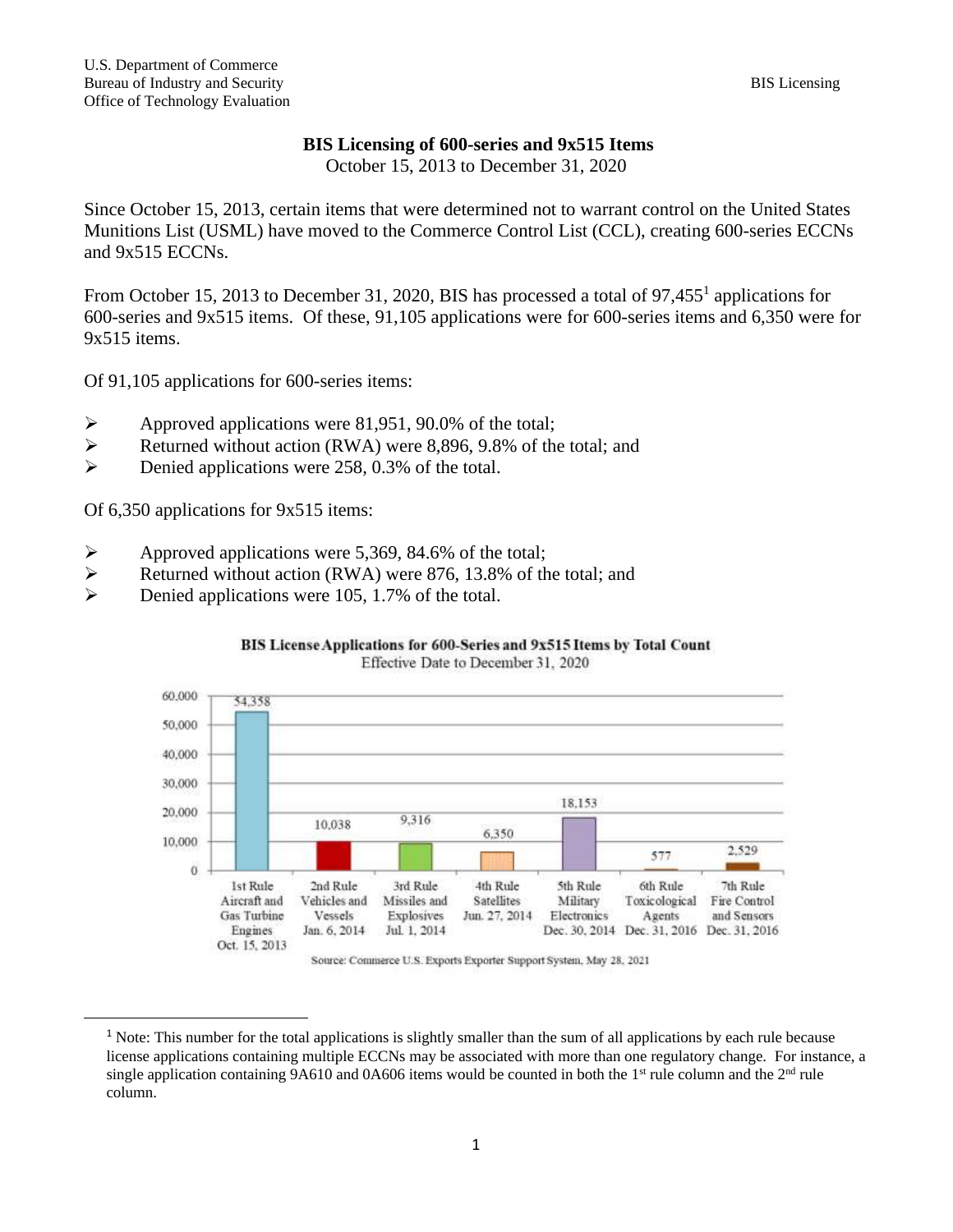

# BIS License Applications for 600-Series and 9x515 Items

Source: Commerce U.S. Exports Exporter Support System, May 28, 2021





Source: Commerce U.S. Exports Exporter Support System, May 28, 2021



| 625                         |                         |                            |                         |                         |                         |                             |
|-----------------------------|-------------------------|----------------------------|-------------------------|-------------------------|-------------------------|-----------------------------|
|                             | 105                     | 119                        | 81                      | 252                     | 12                      | 53                          |
| 1st Rule                    | 2nd Rule                | 3rd Rule                   | 4th Rule                | 5th Rule                | 6th Rule                | 7th Rule                    |
| Aircraft and<br>Gas Turbine | Vehicles and<br>Vessels | Missiles and<br>Explosives | Satellites<br>Effective | Military<br>Electronics | Toxicological<br>Agents | Fire Control<br>and Sensors |
| Engines                     | Effective               | Effective                  | Jun. 27 &               | Effective               | Effective               | Effective                   |
| Effective                   | Jan. 6, 2014            | Jul. 1, 2014               | Nov. 10, 2014           | Dec. 30, 2014           |                         | Dec. 31, 2016 Dec. 31, 2016 |
| Oct. 15, 2013               |                         |                            |                         |                         |                         |                             |

Source: Commerce U.S. Exports Exporter Support System, May 28, 2021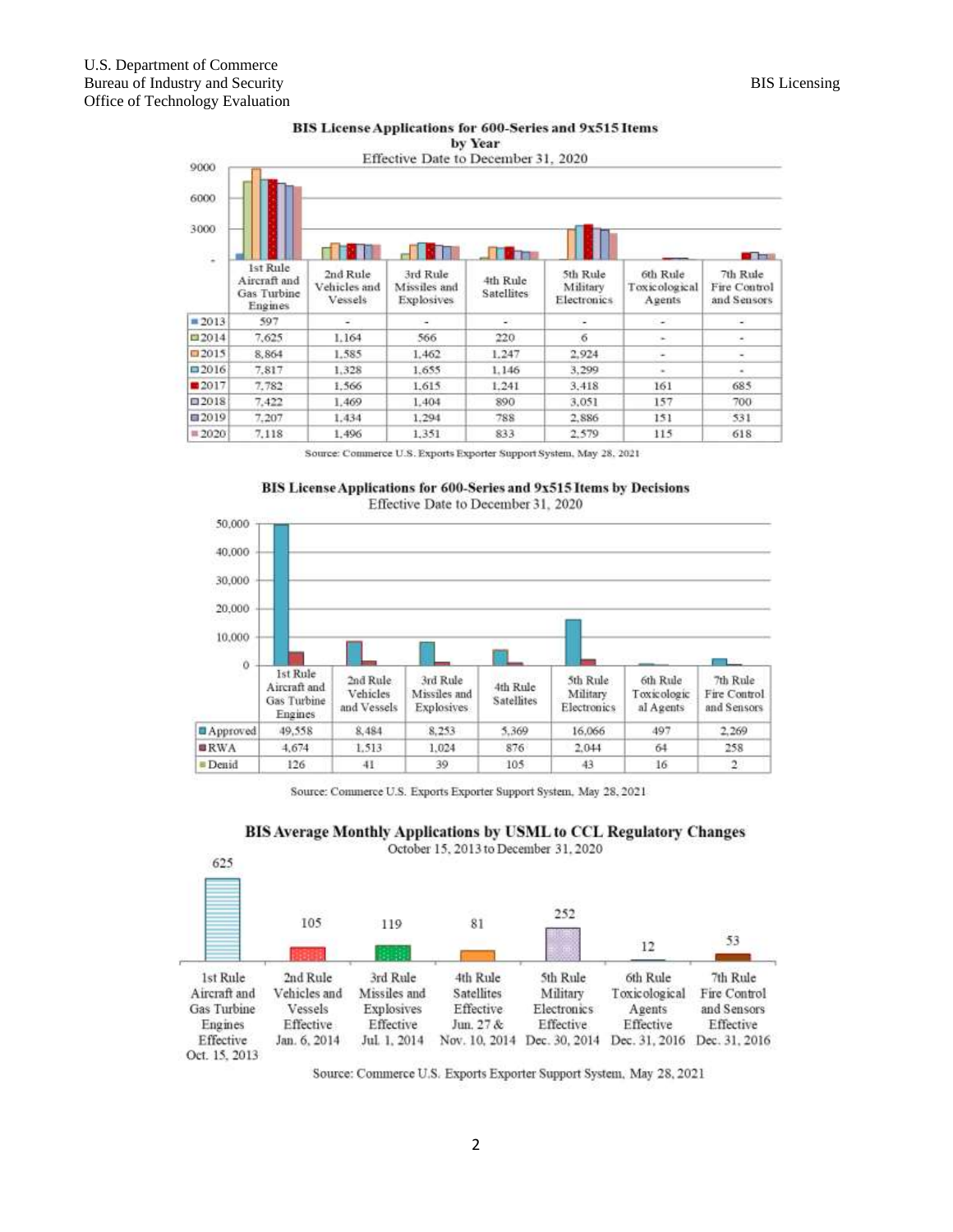From October 15, 2013 to December 31, 2020, BIS has processed applications for 600-series and 9x515 items for a total value of \$344.6 billion. Of these, \$215.6 billion for 600-series items and \$129.0 billion for 9x515 items.

Of \$215.6 billion for 600-sereis items:

- ➢ Approved applications valued at \$198.4 billion, 92.0% of the total application value;
- ➢ Returned without action (RWA) valued at \$16.6 billion, 7.7% of the total; and
- ➢ Denied applications valued at \$609.4 million, 0.3% of the total.

Of \$129.0 billion for 9x515 items:

- $\triangleright$  Approved applications valued at \$127.6 billion, 98.9% of the total application value;
- ➢ Returned without action (RWA) valued at \$1.3 billion, 1.0% of the total; and
- ➢ Denied applications valued at \$99.6 million, 0.08% of the total.





Source: Commerce U.S. Exports Exporter Support System, May 28, 2021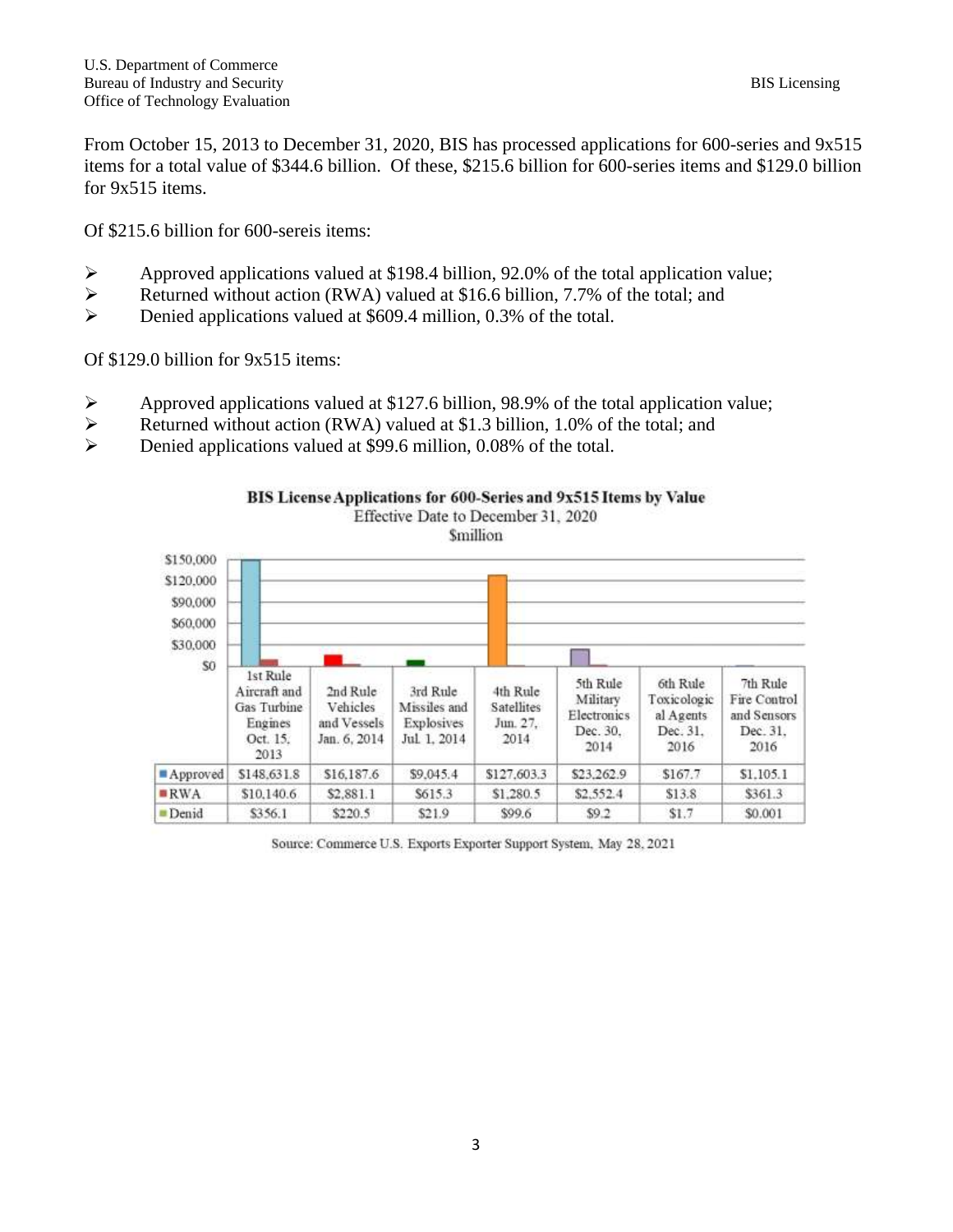Jan.

In the last 13 months from December 2019 to December 2020, the average monthly BIS license approvals for all ECCNs are 2,781, indicating an increase of 63.6% from the average monthly approvals of 1,700 during the fiscal year 2012 to 2013, prior to the first regulatory change from the USML to the CCL became effective on October 15, 2013:

- ➢ For 600-Series items, the average monthly license approvals are 944;
- $\triangleright$  For 9x515 items, the average monthly license approvals are 61; and
- $\triangleright$  For legacy ECCNs, the average monthly license approvals are 1,776.



# **Trends in BIS Approved License Applications**

December 2019 to December 2020

## Source: Commerce U.S. Exports Exporter Support System, retrieved on May 28, 2021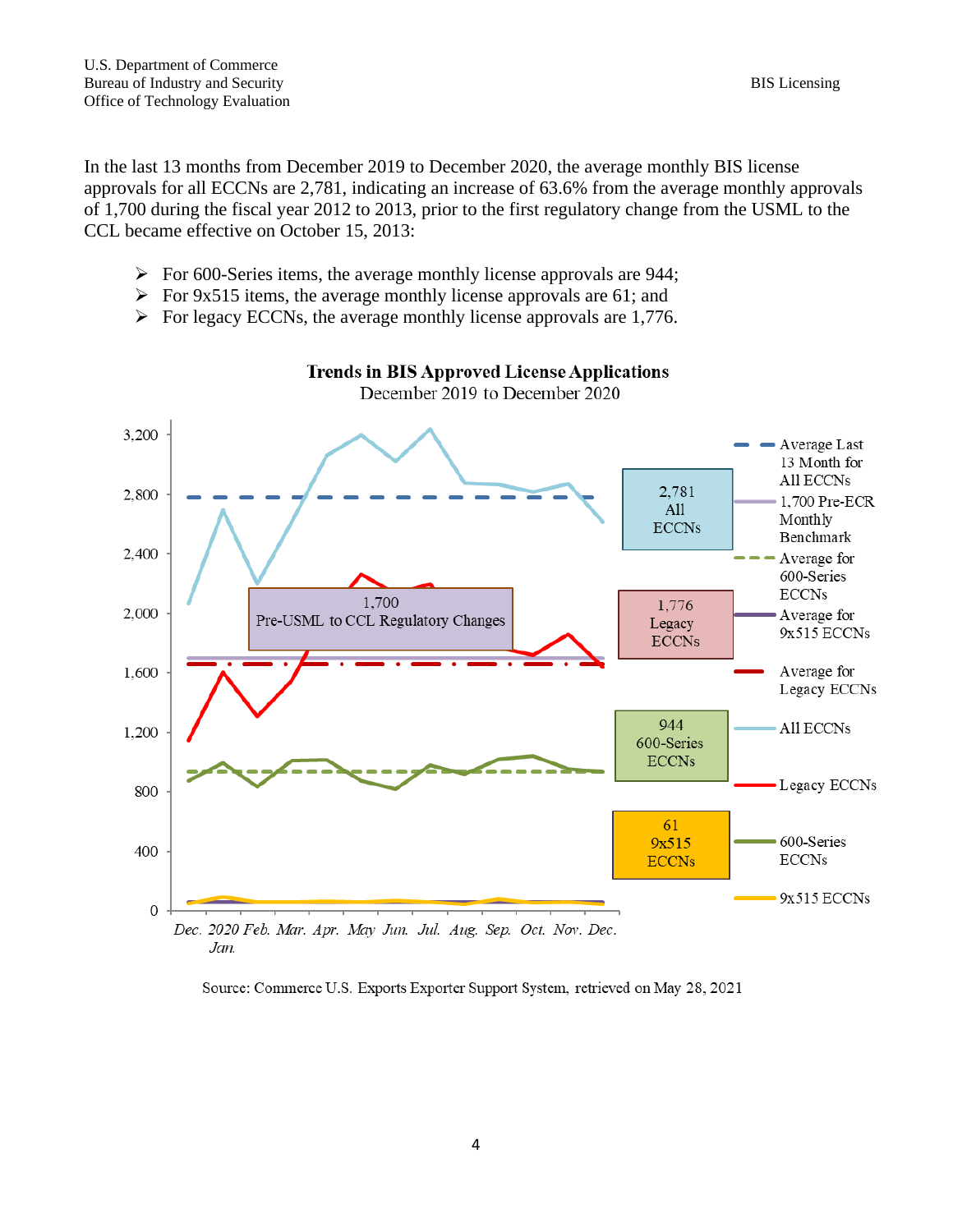Of the total 81,951 BIS approved licenses for 600-series items from October 15, 2013 to December 31, 2020, 54,631 (66.7% of the total approved licenses) were issued for exports to the top 15 destinations by license count. The top destinations were Japan with 9,301 approved licenses (11.3% of the total); the United Kingdom with 8,606 (10.5%), and South Korea with 4,415 (5.4%).

**Top Fifteen Destinations of BIS Approved Licenses** 



Source: Commerce U.S. Exports Exporter Support System, May 15, 2021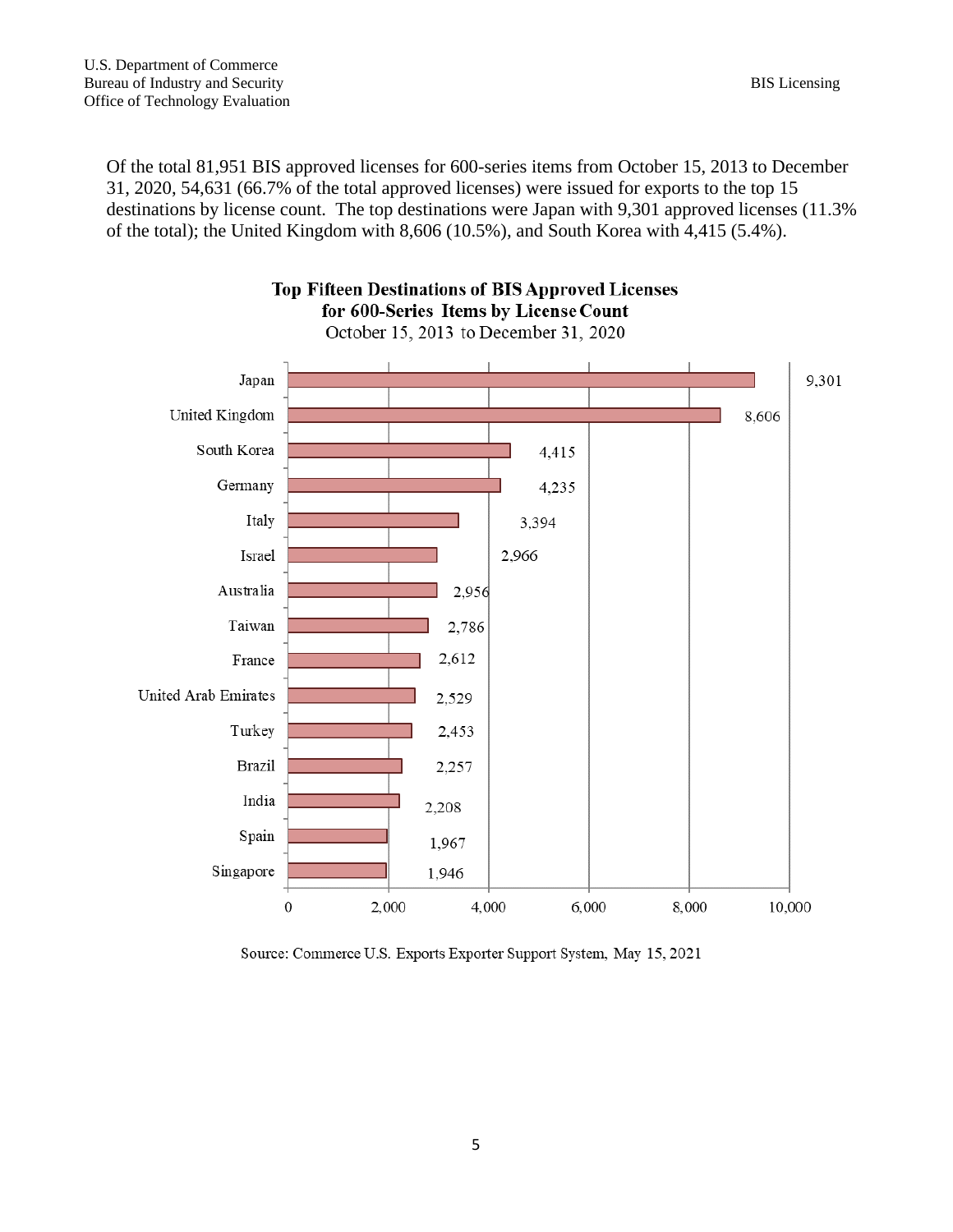| Top Ten Approved ECCNs for 600-Series Items by License Count |                                                                                                                                                                                                                                                                                                                   |                       |                                  |  |  |  |
|--------------------------------------------------------------|-------------------------------------------------------------------------------------------------------------------------------------------------------------------------------------------------------------------------------------------------------------------------------------------------------------------|-----------------------|----------------------------------|--|--|--|
| <b>ECCN</b>                                                  | October 15, 2013 - December 31, 2020<br><b>Description</b>                                                                                                                                                                                                                                                        | <b>Total Approved</b> | <b>Value</b><br><b>\$million</b> |  |  |  |
|                                                              |                                                                                                                                                                                                                                                                                                                   |                       |                                  |  |  |  |
| 9A610                                                        | Military aircraft and related commodities                                                                                                                                                                                                                                                                         | 37,765                | \$85,306.3                       |  |  |  |
| 3A611                                                        | Military electronics                                                                                                                                                                                                                                                                                              | 14,501                | \$22,676.7                       |  |  |  |
| 9E610                                                        | Technology "required" for the "development," "production,"<br>operation, installation, maintenance, repair, overhaul, or<br>refurbishing of military aircraft and related commodities<br>controlled by 9A610, equipment controlled by 9B610,<br>materials controlled by 9C610 or software controlled by<br>9D610. | 8,292                 | \$3,978.7                        |  |  |  |
|                                                              |                                                                                                                                                                                                                                                                                                                   |                       |                                  |  |  |  |
| 9A619                                                        | Military gas turbine engines and related commodities                                                                                                                                                                                                                                                              | 8,201                 | \$49,641.5                       |  |  |  |
| 0A606                                                        | Ground vehicles and related commodities                                                                                                                                                                                                                                                                           | 5,722                 | \$14,199.2                       |  |  |  |
| 3E611                                                        | Technology "required" for military electronics                                                                                                                                                                                                                                                                    | 3,166                 | \$302.4                          |  |  |  |
|                                                              | Technology "required" for the "development," "production,"<br>operation, installation, maintenance, repair, overhaul, or<br>refurbishment of military gas turbine engines and related<br>commodities controlled by 9A619, equipment controlled by<br>0B619, materials controlled by 9C619, or software controlled |                       |                                  |  |  |  |
| 9E619                                                        | by 9D619.                                                                                                                                                                                                                                                                                                         | 2,908                 | \$306.2                          |  |  |  |
| 1A613                                                        | Armored and protective "equipment" and related commodities                                                                                                                                                                                                                                                        | 2,634                 | \$4,139.1                        |  |  |  |
| 9A604                                                        | Commodities related to launch vehicles, missiles, and rockets                                                                                                                                                                                                                                                     | 2,578                 | \$2,253.4                        |  |  |  |
| 9B610                                                        | Test, inspection, and production "equipment" and related<br>commodities "specially designed" for the "development" or<br>"production" of commodities enumerated in ECCN 9A610 or<br><b>USML</b> Category VIII                                                                                                     | 2,433                 | \$9,079.5                        |  |  |  |
|                                                              | Source: Commerce U.S. Exports Exporter Support System, retrieved on May 28, 2021                                                                                                                                                                                                                                  |                       |                                  |  |  |  |